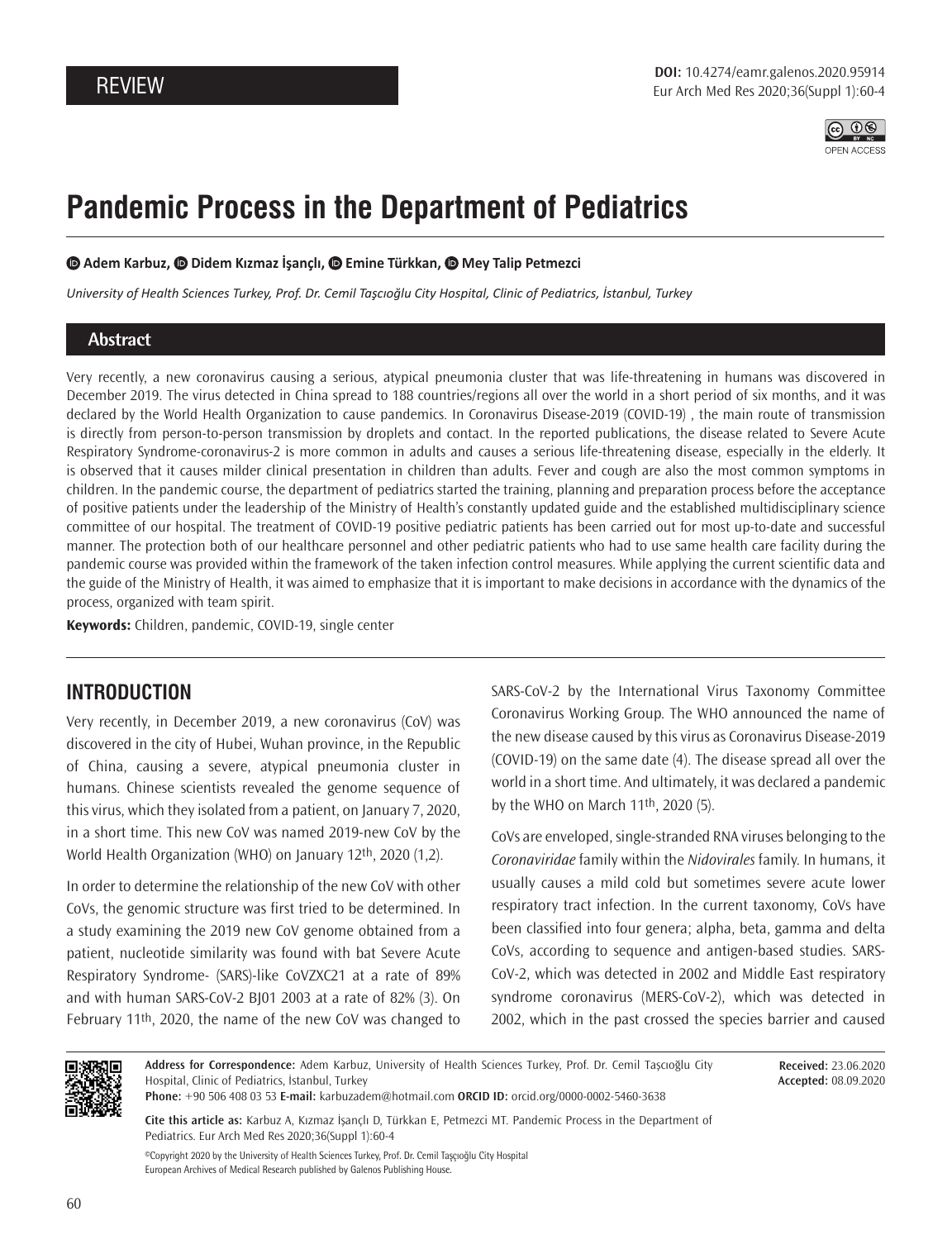serious respiratory disease epidemics, are included in the beta CoV group. SARS-CoV-2 is also a beta CoV group member and is recorded as the seventh CoV that infects humans (causing mild disease; HKU1, NL63, OC43 and 229E, and severe disease-causing SARS-CoV-2, MERS-CoV-2 and currently detected SARS-CoV-2) (6- 8).

At the beginning of the pandemic, the seafood market, where illegal livestock was sold, was shown as the place where the contamination took place. The fact that most of the people who got sick were people working in or visiting this market suggested that the virus was transmitted from animals to humans. However, as the pandemic progressed, person-to-person transmission became the main mode of transmission. It is still not clear what the source of the virus is (8,9).

In COVID-19 disease, where direct person-to-person transmission is the main route of transmission, transmission occurs mainly through droplets and contact. When an infected person coughs, sneezes, or even talks, the virus in the droplets are emitted. If these droplets come into contact with the respiratory tract and mucosal membranes (mouth, eyes and nose) directly with the hands, it may lead to the emergence of the disease. Droplets are typically thought to be spread no more than two meters away, thus it is necessary to maintain a social distance of at least two meters with sick people (8,10,11).

Under normal circumstances, whether SARS-CoV-2 is transmitted by air or not remains controversial. SARS-CoV-2 virus has also been detected in samples other than respiratory secretions, including feces, blood, tears and semen. However, the role of the virus detected in these regions in transmission is not certain. Although difficult to confirm, fecal-oral transmission has not been clinically defined. Likewise, although virus RNA is detected in the blood, it is thought that there is a very low probability of transmission through the blood. Transfusion transmission has not been reported with SARS-CoV-2 or previously with MERS-CoV-2 or SARS-CoV-2 (8,10-15).

The incubation period for COVID-19 disease is thought to be 2-14 days after the virus is taken, and most of the patients have been found to be symptomatic about 4 to 5 days after exposure. The contagious period of COVID-19 is not known exactly. It is thought that it starts 1-2 days before the symptomatic period and ends with the disappearance of symptoms. Although symptomatic infection is on a spectrum between mild and life-threatening disease, most infections are not severe (8,10,16). Disease spectrum of 44,415 confirmed patients in a report from the Chinese Center for Disease Prevention: 81% mild (no pneumonia and mild pneumonia), 14% severe (dyspnea, respiratory rate >30/ min, blood oxygen saturation <93%, more than 50% increase in lung infiltration within 24-48 hours) and 5% critical (respiratory failure, septic shock and/or multi-organ dysfunction or failure) (17). In another study reported, asymptomatic patients and patients with mild or moderate disease constituted 98% of the pediatric patients, while severe or critical disease was found in the remaining 2% (18).

The most common form of transmission in children is intrafamilial transmission. Most patients are exposed to adult patients through household contact. The role of children in infecting others is not clear. Infected children can spread the SARS-CoV-2 virus around them. Infection by children is thought to be less common, due to their milder symptoms. However, the risk of transmission from infected children to adults cannot be neglected. Therefore, it is very important for those who provide care for infected children to take personal medical protection measures (10,16).

The presence of pneumonia characterized by fever, cough, shortness of breath, and bilateral infiltrates on chest X-ray is the most common severe presentation of COVID-19 disease. However, other clinical features are also common, including upper respiratory tract symptoms, myalgia, diarrhea, and smell or taste disturbances. Children have fewer symptoms than adults. Fever and cough are the most common symptoms in children. Although severe clinical course is less common in children compared to adults, the risk of severe disease is higher in children with underlying diseases. Younger age, underlying lung disease and conditions with immunodeficiency are associated with worse clinical outcomes in children (8,16,19).

Reported publications indicate that the disease caused by SARS-CoV-2 is more common in adults and causes a very severe disease that threatens life especially in the elderly. As of June 21st, the Johns Hopkins Coronavirus Research Center reports that 8,918,101 people worldwide were infected with COVID-19 disease and 467,611 deaths occurred due to this disease (20). In children, the disease is generally less common and is reported to be milder. Among 1,932,051 patients with COVID-19 whose age data were reached in the United States, [the data were updated by the Center for Disease Control (CDC) as of June 21st], the number of children between the ages of 0-17 was 99,618 (0.05%) (21). Intensive care requirement in children is less common compared to adults, and information is shared that especially infants have a more severe course (16,17).

The first patient with COVID-19 in Turkey was reported on March 11th 2020, and the first deaths were reported on March 17, 2020 (22). A total of 198,284 confirmed patients and 5,097 deaths have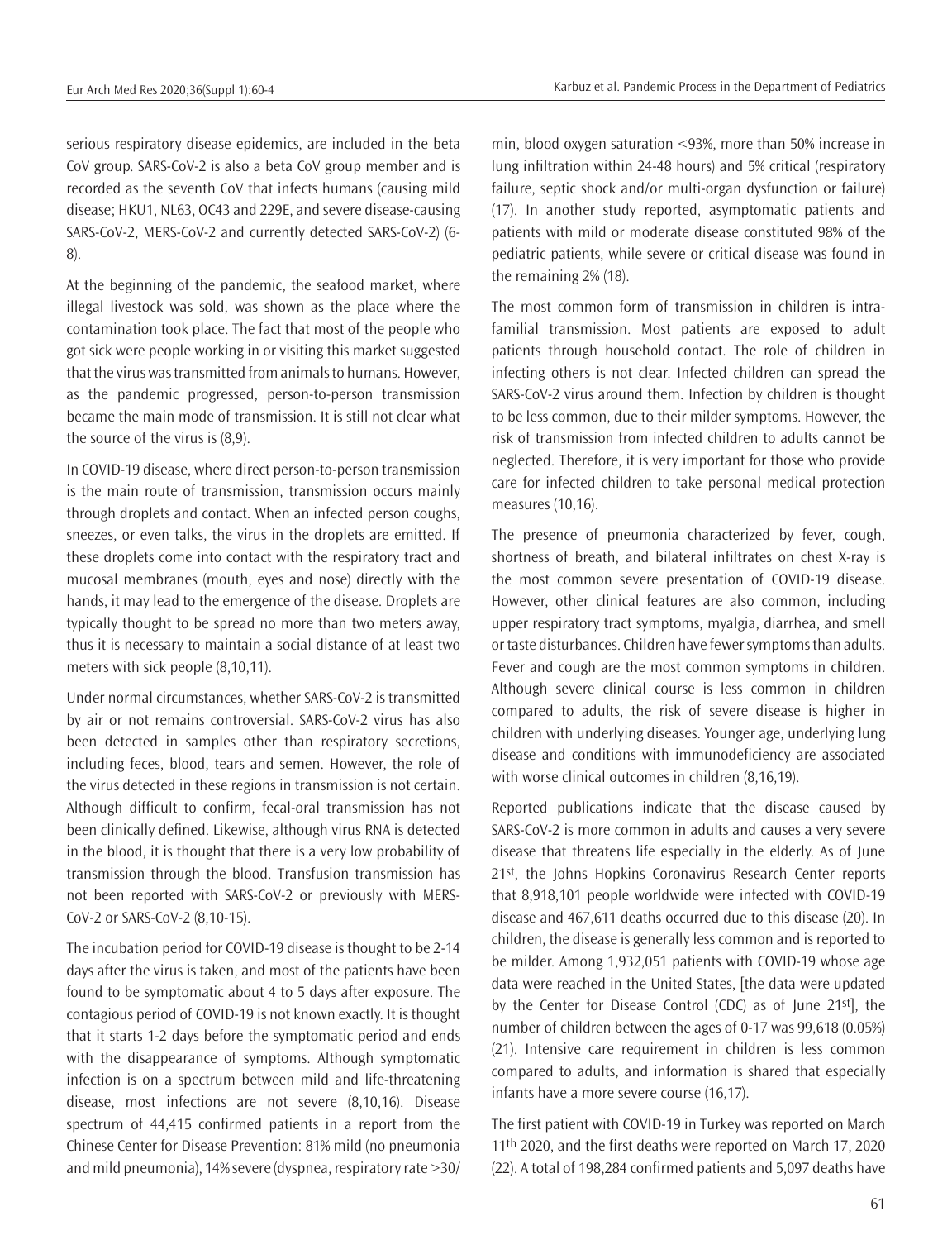been reported by the Turkish Ministry of Health as of June 28, 2020 (23). However, it has not been stated what percentage of these patients are pediatric patients. The reported mortality rate has been relatively low compared to most countries, and Turkey has been the 13<sup>th</sup> country in the world based on confirmed patients reported in the world as of June 21st (20).

Our hospital, located in a central location in İstanbul, is University of Health Sciences Turkey, Prof. Dr. Cemil Taşçıoğlu City Hospital, as a general pediatrics and infectious diseases clinic, has 61 beds, additionally 20-bed hematology-oncology service, 30-bed level 2 and three neonatal intensive care unit and 10-bed pediatric intensive care unit. In addition, the hospital has a children's emergency service with 16 conservation beds. For outpatients, four general pediatric outpatient clinics, as well as most of the sub-branches' outpatient clinics (infection, endocrinology, gastroenterology, cardiology, metabolism, nephrology, neurology, healthy child, newborn) provide services.

Before the first patient was detected in our country, a scientific committee consisting of a deputy head physician, family physicians, pediatric and adult infectious diseases, pediatric and adult intensive care, anesthesia, emergency, internal medicine and hematology-oncology specialists was established in our hospital under the leadership of the chief physician. In this scientific committee, decisions on various issues such as the protection and precautions to be taken of our healthcare workers working within our hospital, the use and provision of necessary personal protective equipment, in-hospital trainings regarding the pandemic, the management of patients with and without COVID-19 who will be admitted to our hospital, and making the physical conditions suitable, were made. While these decisions were made guidelines shared since the beginning of the pandemic and updated from time to time by the Turkish Ministry of Health, General Directorate of Public Health, were taken into consideration (8). The pandemic was managed in our hospital by reviewing many issues in the guide which were changed and developed as the data about the virus and disease increased, including possible case definitions and treatments, and the conditions of discharge and isolation in patients with COVID-19.

During the pandemic process, in-service theoretical and practical trainings were given to healthcare professionals in our pediatric clinic before the positive patients were accepted. The pediatric emergency outpatient clinic and service, where the patients would be admitted, were divided into two as dirty and clean areas. A separate triage outpatient clinic was established. It was ensured that the health worker working in the triage outpatient

clinic was provided with a full personal protective equipment including N95 mask. In line with the guide published by the Ministry of Health, possible patients were directed from the triage outpatient clinic to the dirty area. Surgical masks were provided for patients and their caregivers who were directed to the dirty area. Nasopharyngeal samples were taken from the patients who were evaluated in the dirty area in special cabinets. The nasopharyngeal sampling area was disinfected with ultraviolet (UV) light before being used for another patient. The UV light emitting device used is shown in Figure 1. Dirty and clean observation areas were created for patients who would be subject to observation for a certain period of time. Two COVID wards were created for patients who needed to be hospitalized. Patients with positive SARS-CoV-2 polymerase chain reaction (PCR) test were followed up and treated as much as possible in single isolated rooms with bathroom and toilet. Healthcare professionals working in the hematology-oncology service and neonatal intensive care units were assigned only in these departments. Health workers in these departments were not allowed to work in the dirty area. The work of the healthcare professionals was arranged in 24-hour shifts, separating the dirty and clean areas alternately. In this way, both the risk was shared and the exposure to risk was tried to be reduced. Until May 15th, more than 1,500 patients with possible COVID-19 were admitted



**Figure 1.** Device that emits UV light UV: Ultraviolet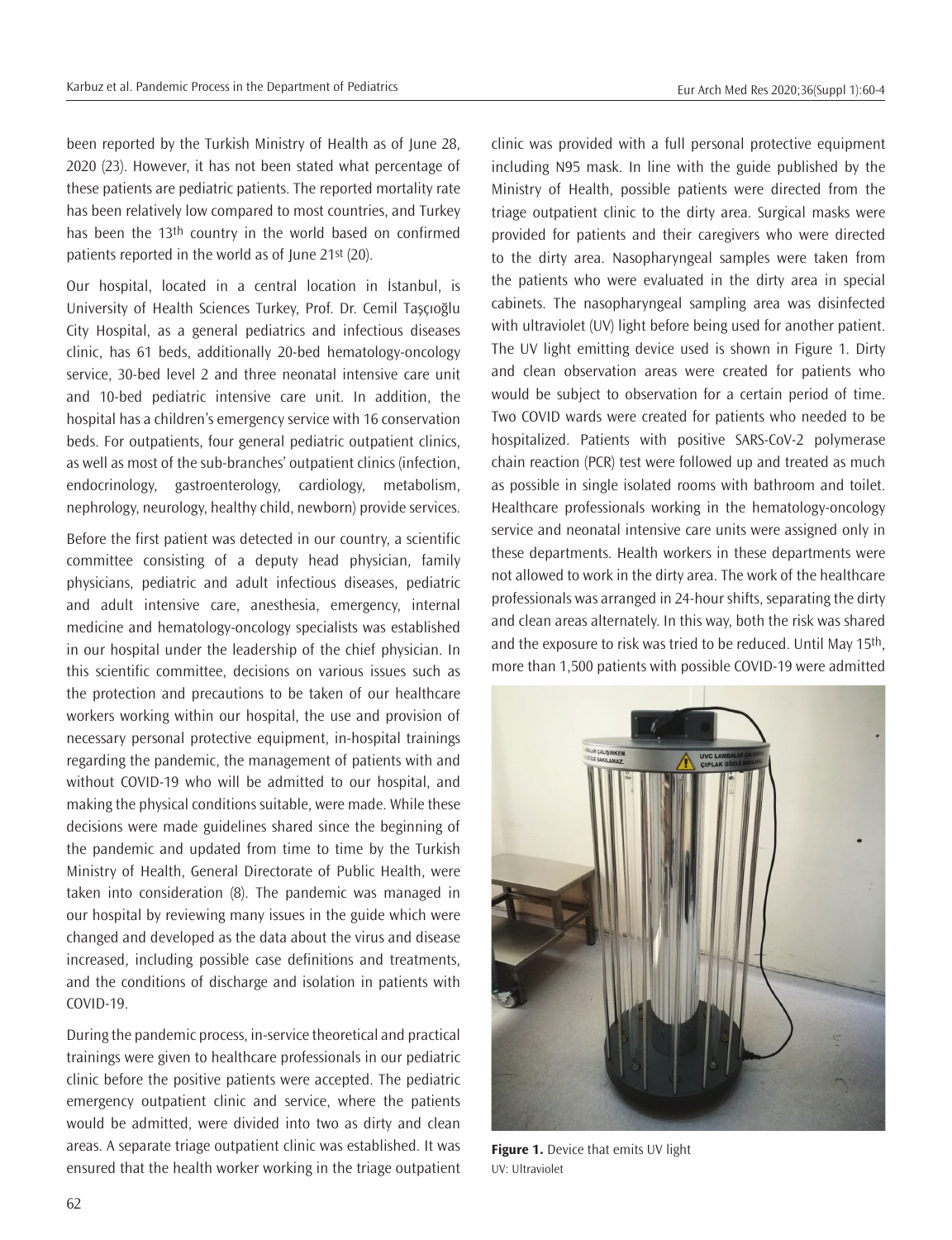to our pediatric emergency outpatient clinic, and SARS-CoV-2 PCR positivity was detected in 160 of nasopharyngeal samples taken from these patients. In our hospitalized and treated patients, the number of positive patients was thirty. The number of positive patients followed in the pediatric intensive care unit was five, and no patient died. None of our pediatric patients required the use of hydroxychloroquine, favipiravir or lopinavir/ ritonavir treatments specified in the guideline.

As the pandemic progresses, information on how the virus affects children's health is constantly reported, and new features are learned to emerge. In April, patients resembling incomplete Kawasaki disease or toxic shock syndrome, thought to be associated with COVID-19 disease have begun to be observed in children from the UK. Then, an increase has been observed in the reporting of similar patients from various countries around the world, especially in New York (USA). In mid-May, a new form of presentation of COVID-19 has been announced for the first time by the US CDC and Prevention. This condition has been called multiple systemic inflammatory syndrome (MIS-C) possibly associated with COVID-19 in children (24-27).

### **CONCLUSION**

As a result, the COVID-19 pandemic emerges as a dynamic process that is constantly evolving and changing. Here, the role of mankind's first confrontation with a CoV pandemic is great. In the process, as the information about SARS-CoV-2 and the disease it causes increases, changes in our approach may occur. It is very important to take adequate and appropriate infection control measures to prevent possible transmission from children with COVID-19 to other people, especially healthcare workers. It is obvious that it will contribute to preventing the spread of the disease in the community and in the hospital. Although the disease has a mild course in children, it is vital to follow up patients closely in terms of clinical features that may emerge and may be life-threatening (such as MIS-C).

#### **Ethics**

**Peer-review:** Externally peer-reviewed.

#### **Authorship Contributions**

Surgical and Medical Practices: A.K., D.K.İ., E.T., M.T.P., Concept: A.K., Design: A.K., Data Collection or Processing: A.K., D.K.İ., E.T., M.T.P., Analysis or Interpretation: A.K., Literature Search: A.K., Writing: A.K.

**Conflict of Interest:** No conflict of interest was declared by the authors.

**Financial Disclosure:** The authors declared that this study received no financial support.

## **REFERENCES**

- 1. The 2019-nCoV Outbreak Joint Field Epidemiology Investigation Team, Qun Li. An Outbreak of NCIP (2019-nCoV) Infection in China — Wuhan, Hubei Province, 2019−2020. China CDC Weekly 2020;2:79-80.
- 2. World Health Organization. Novel Coronavirus China. Disease outbreak news : Update. 12 January 2020. Available from: URL: https://www.who. int/csr/don/12-january-2020-novel-coronavirus-china/en/
- 3. Chan JF, Kok KH, Zhu Z, Chu H, To KK, Yuan S, et al. Genomic characterization of the 2019 novel human-pathogenic coronavirus isolated from a patient with atypical pneumonia after visiting Wuhan. Emerg Microbes Infect 2020;9:221-36.
- 4. World Health Organization. WHO Director-General's remarks at the media briefing on 2019-nCoV on 11 February 2020. Available from: URL: https://www.who.int/dg/speeches/detail/who-director-general-sremarks-at-the-media-briefing-on-2019-ncov-on-11-february-2020
- 5. World Health Organization. WHO Director-General's opening remarks at the media briefing on COVID-19 - 11 March 2020. Available from: URL: https://www.who.int/dg/speeches/detail/who-director-general-sopening-remarks-at-the-media-briefing-on-covid-19---11-march-2020
- 6. Freeman MC, Denison MR. Coronaviruses. Kliegman RM, Stanton BF, St Geme JW, Schor NF, editors. Nelson Textbook Of Pediatrics. 20th ed. Philadelphia: Elsevier; 2016.p.1613-6.
- 7. Kimberlin DW, Brady MT, Jackson MA, Long SS, editors. Red Book: 2018 Report of the Committee on Infectious Diseases. 31st ed. Itasca, IL: American Academy of Pediatrics; 2018.p.297-301.
- 8. T.C Sağlık Bakanlığı Halk Sağlığı Müdürlüğü. (2020). COVID-19 (SARS-CoV-2 Enfeksiyonu) Rehberi Bilim Kurulu Çalışması. Ankara, 13.04.2020 Available from: URL: https://www.teb.org.tr/versions\_ latest/1240/13nisansbrehberi
- 9. World Health Organization. Novel coronavirus situation report -2. January 22, 2020. Available from: URL: https://www.who.int/docs/ default-source/coronaviruse/situation-reports/20200122-sitrep-2-2019 ncov.pdf
- 10. McIntosh, K. Coronavirus disease 2019 (COVID-19): Epidemiology, virology, and prevention. Hirsch, SM, Bloom, A. Eds. UpToDate. Available from: URL: https://www.uptodate.com/contents/coronavirus-disease-2019-covid-19-epidemiology-virology-and-prevention
- 11. Bahl P, Doolan C, de Silva C, Chughtai AA, Bourouiba L, MacIntyre CR, et al. Airborne or droplet precautions for health workers treating COVID-19? J Infect Dis 2020:jiaa189.
- 12. Chen W, Lan Y, Yuan X, Deng X, Li Y, Cai X, et al. Detectable 2019-nCoV viral RNA in blood is a strong indicator for the further clinical severity. Emerg Microbes Infect 2020;9:469-73.
- 13. Report of the WHO-China Joint Mission on Coronavirus DIsease 2019 (COVID-2019). February 16-24, 2020. Available from: URL: http://www. who.int/docs/default-source/coronaviruse/who-china-joint-mission-oncovid-19-final-report.pdf
- 14. AABB. AABB's Coronavirus Resources. Available from: URL: http://www. aabb.org/advocacy/regulatorygovernment/Pages/AABB-Coronavirus-Resources.aspx
- 15. Devrim İ, Bayram N. Infection control practices in children during COVID-19 pandemic: differences from adults. Am J Infect Control 2020;48:933-9.